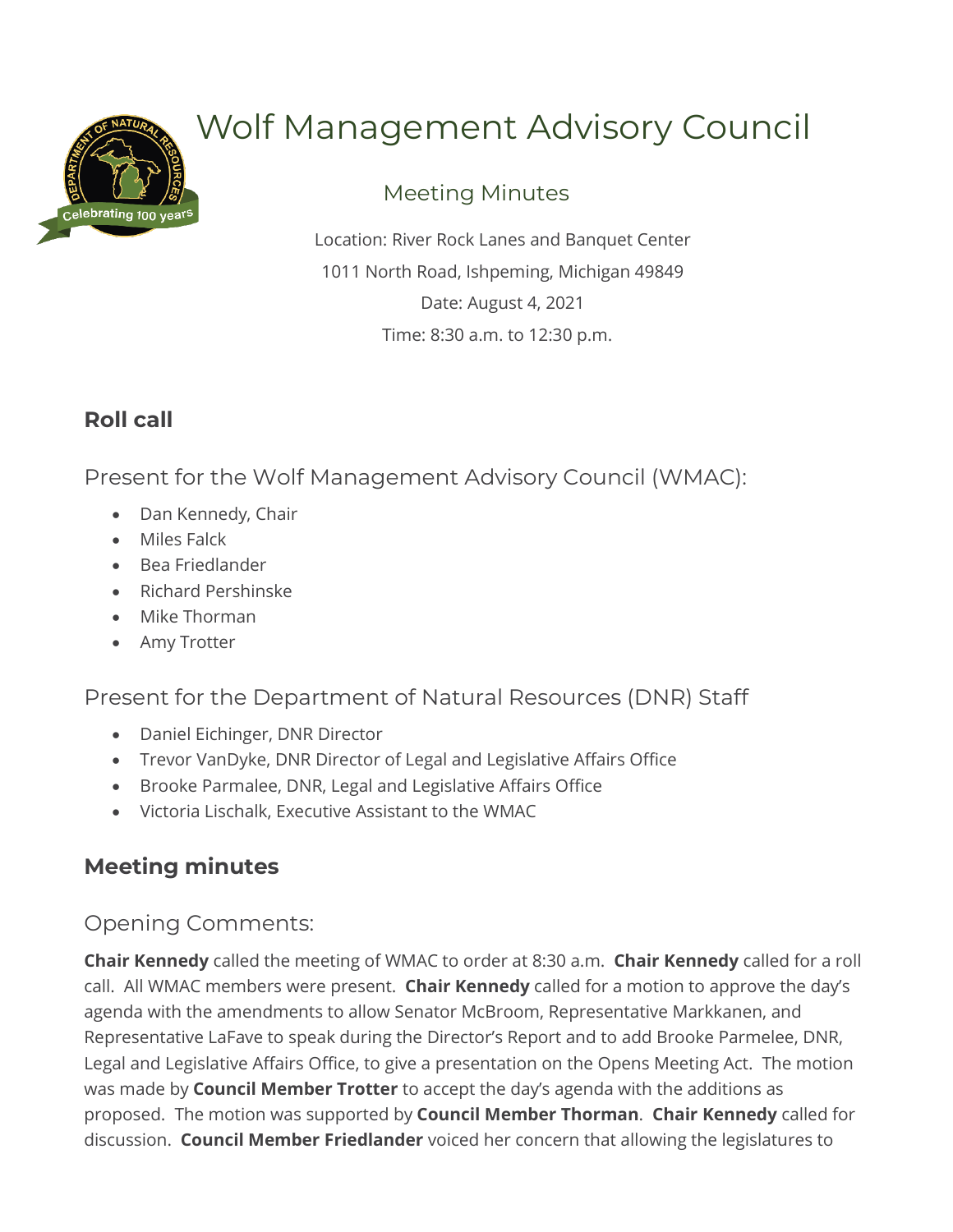speak during the meeting would set a tone for the WMAC that it's not welcoming or one that considers all sides. **Director Eichinger** stated it's a matter of courtesy that we honor a request from an elected official to speak before an advisory council for state government. **Chair Kennedy**  called for a vote to accept the agenda with the additions to the Director's Report. The motion passed with **Council Member Friedland** abstaining from the vote.

## Committee of the Whole:

**Director** Eichinger welcomed and thanked everyone for their attendance. He summarized the role and expectations of the WMAC. He then welcomed Natural Resources Commissioners (NRC) Richardson and Nyberg, who were seated in the audience. He invited the members of the public to take the opportunity to provide public comment at the NRC meeting or in writing. In addition, to the NRC meeting, the DNR helps to support the two citizens' advisory councils the Eastern Upper Peninsula and the Western Upper Peninsula Citizens Advisory Councils (CAC). The CAC is an additional opportunity to contribute to the dialog with other citizens and DNR staff. He then discussed the current legal status of the gray wolf. When the rulemaking was in draft status the DNR on behalf of the administration submitted comments in support of the delisting of wolves. It is the opinion of the DNR that wolves have met and exceeded the biological recovery goals that would have necessitated protection under the Endangered Species Act. The DNR believes the delisting was appropriate. He discussed the recent action in support of the plaintiffs that are challenging the delisting. He explained the distinction between the actions of the Attorney General and how that is different and distinct from the actions of the administration and the DNR's perspective. Director Eichinger discussed the USDA's recent announcement regarding the study that analyzed SARS-CoV-2 (the virus that causes COVID 19). The DNR does not have information on where the samples were collected. The samples were collected by USDA-APHIS. He urged hunters to continue using safe handling procedures when you're field-dressing your animals.

### Director's Report:

Senator McBroom provided his statement via phone Representative Markkanen provided his statement in person Representative LaFave provided his statement in person Open Meetings Act Presentation

Brooke Parmalee, DNR, Legal and Legislative Affairs Office

Presentations for the Director's reports may be found on the WMAC's webpage at [michigan.gov/wmac](https://www.michigan.gov/dnr/0,4570,7-350-79137_79763_106230---,00.html) under "Presentations."

The Director's Report ended at 9:37 a.m.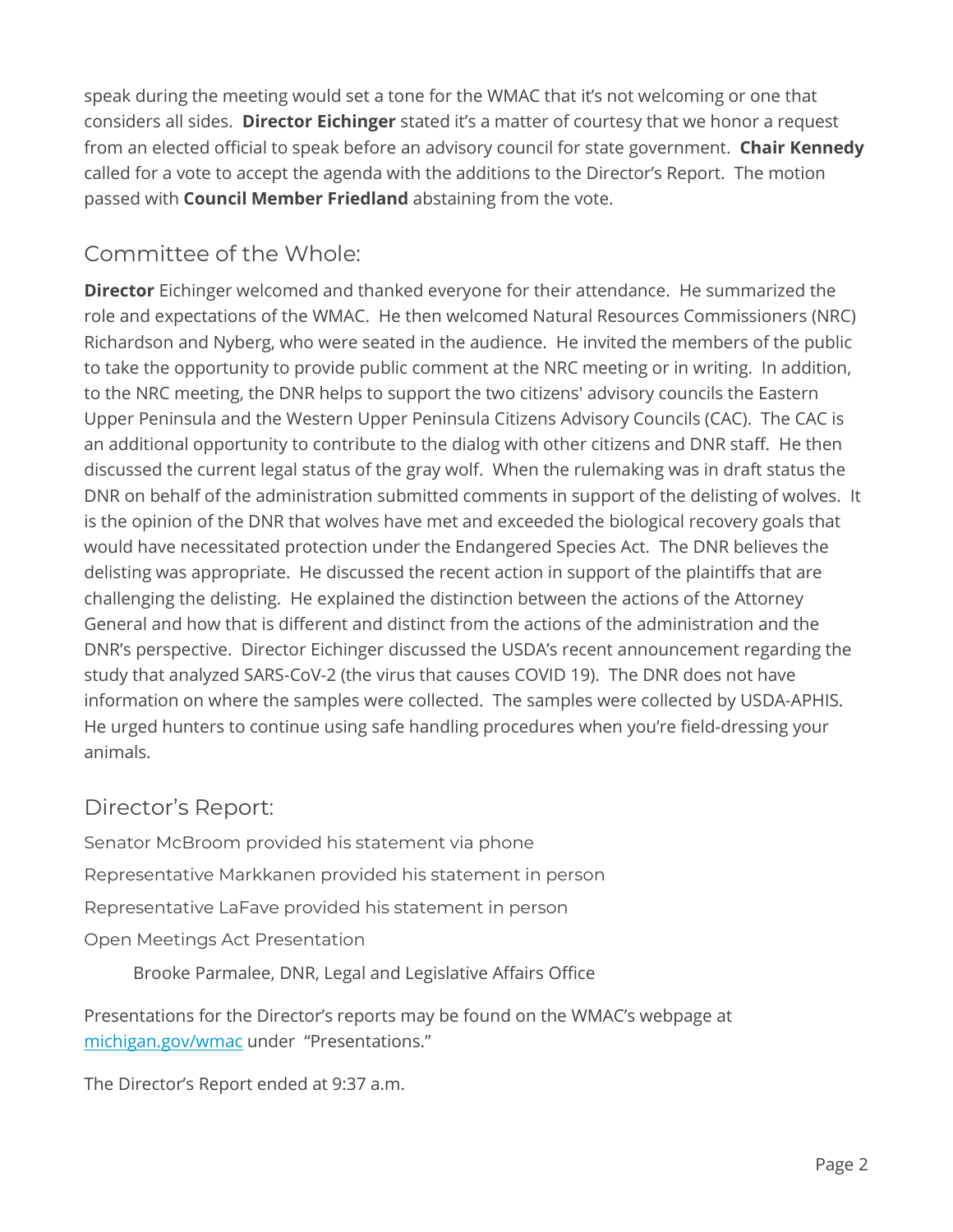#### New Business

#### Meeting Agenda and Process

**Chair Kennedy** called for a motion on the agenda format. **Council Member Trotter** made a motion to adopt the format of the agenda motion supported by **Council Member Thorman. Chair Kennedy** called for discussion. **Council Member Trotter** made a motion to move the Public Comment after the Updates Section and before New Business. **Chair Kennedy** asked for a vote and the motion passed.

**Chair Kennedy** asked for a motion to include science-based management and review and update policy to the agenda. **Council Member Trotter** made a motion to add standing presentations science-based management and review and update policy to the agenda. **Council Member Pershinske** supported the motion. **Chair Kennedy** called for discussion. **Council Member Friedlander** requested an amendment to the motion for the presentations to be given by verified experts. **Council Member Trotter** revised her motion to motion to include science-based management and review and update policy to the agenda with the presentations to be given by verified experts. **Council Member Friedlander** supported the motion. **Chair Kennedy** called for a vote and the motion passed.

**Chair Kennedy** asked for a motion for the date, times, and locations for the next meetings. **Council Member Pershinske** made a motion for the WMAC to meet monthly. **Council Member Thorman** supported the motion. **Chair Kennedy** asked for a discussion. **Council Member Friedlander** requested clarification on the timeline for the WMAC. **Council Member Trotter** amended the motion to schedule monthly meetings for the remainder of the 2021 calendar year and reassess the 2022 calendar year. **Chair Kennedy** called for a vote on the amendment. The amendment passed. **Chair Kennedy** called for a vote on the motion to hold WMAC meetings monthly through the 2021 calendar year and reassess the need for monthly meetings for the 2022 calendar year. The motion was passed

**Chair Kennedy** asked for a motion on the location meetings. **Council Member Trotter** made a motion to alternate the location of the meetings between the Upper Peninsula and the Northern Lower Peninsula. Motion supported by **Council Member Thorman.** The motion was supported by **Council Member Thorman. Chair Kennedy** called for discussion. There was a suggestion for the meetings to be held in the eastern and western ends of the Upper Peninsula. **Chair Kennedy**  called for a vote and the motion passed.

**Chair Kennedy** requested a motion for all recommendations by the WMAC to be by majority vote and we would offer the opportunity for a minority report included in the final report. **Council Member Trotter** made a motion for all recommendations by the WMAC to be by majority vote and we would offer the opportunity for a minority report included in the final report. **Council**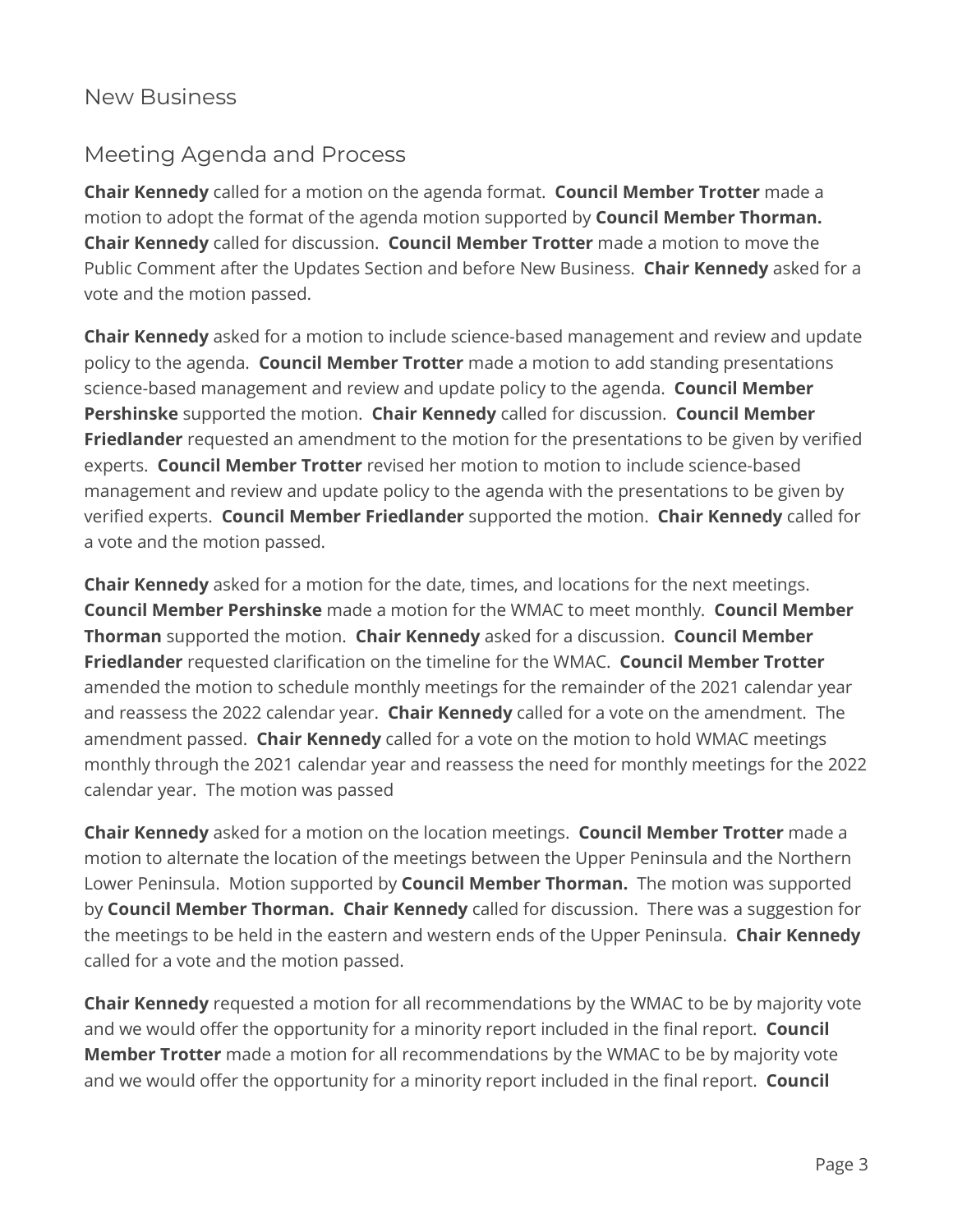**Member Friedlander** supported the motion. **Chair Kennedy** called for a vote and the motion was passed.

**Chair Kennedy** called for a motion to accept the Public Appearance Guidelines. A motion was made by **Council Member Pershinske** to accept the Public Appearance Guidelines after removing item number four and to have each person giving public comment state their name and city. The motion was supported by **Council Member Thorman. Chair Kennedy** called for a vote and the motion passed.

A motion was made by **Council Member Trotter** to allow legislators to participate at their convenience anytime during the meeting either virtually or in person. **Council Member Thorman**  supported the motion. **Chair Kennedy** asked for a discussion. **Council Member Friedlander**  stated she had concerns that the legislators have the ability to influence public policy that the general public doesn't. **Chair Kennedy** called for a vote. The motion passed with one no vote from **Council Member Friedlander** and **Council Member Faulk** abstaining.

**Chair Kennedy** requested a 10-minute break at 10:32.

Public Appearances Before the WMAC:

(Victoria Lischalk read the official timekeeping procedures and guidelines for the meeting's public appearances which began at 10:43 a.m.)

10 Minute Comments:

Nancy Warren – National Wolfwatcher Coalition George Lindquist – representing UP Whitetails of Marquette County (10 min.) Theresa Pitts – representing Anishinabek Caucus of the Michigan Democratic Party Terri Bockland – the Upper Peninsula Environmental Coalition Jordan Hoover – Hunter Nation Kevin Swanson

5 Minute Comments:

Steve Day Gary Gorniak Kevin Swanson Dan Antonetti Dan Featherstone Jeremy Applekamp Mike P. Vein Bob Williams Kris Matthews